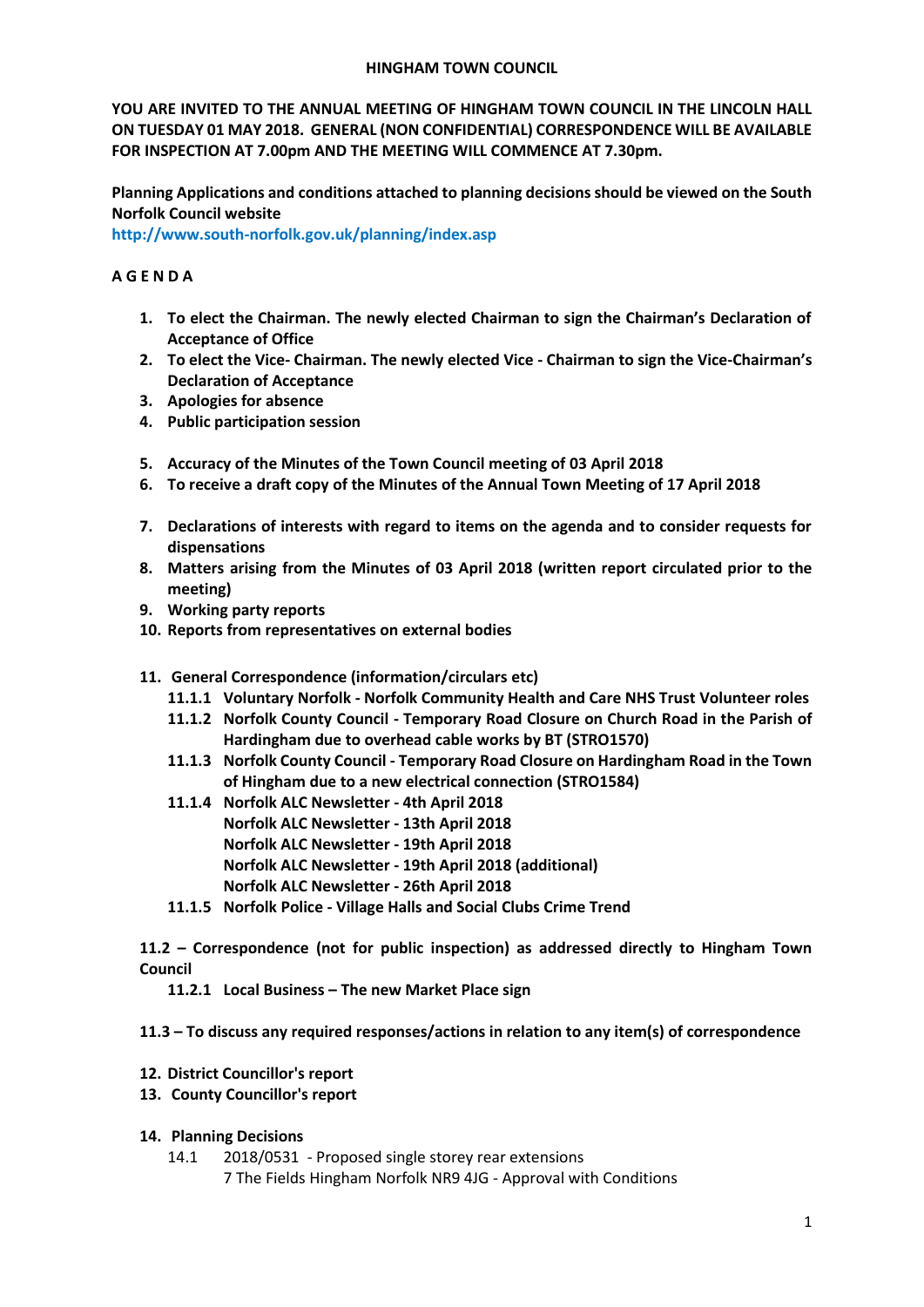- 14.2 2018/0339 Proposed garden room extension to rear Millside Mill Corner Hingham Norfolk NR9 4L - Approval with Conditions
- 14.3 2018/0271 Replacement of three sash windows to front elevation 13 The Fairland Hingham NR9 4HN - Approval with Conditions

### **15. Planning Applications (as notified by SNC for consultation)**

- **15.1 2018/0780 - Location: 23 Greenacre Road Hingham NR9 4HG Proposal: Front porch**
- **15.2 2018/0867 - Location: The Coach House, The Fairland Hingham NR9 4HW Proposal: Removal of existing shed/garage and construction of cart lodge**

*(other applications where the Town Council is not a consultee) ……*

- **16. To consider annual membership renewal of the Norfolk Association of Local Councils**
- **17. To review the Hingham Town Council Code of Conduct/Proposal to adopt the NALC model Code of Conduct**
- **18. To consider/agree amendments to the Risk Assessment/Policy Documents**
- **19. To review Standing Orders – with reference to the (changes introduced in the) Model Standing Orders published by NALC (2018)**
- **20. To review Standing Orders for Working Parties**
- **21. Review of representation on external bodies and arrangements for reporting back**
- **22. Review existing Working Parties and the Finance Committee and membership to them**
- **23. Review of the council's complaints procedure**
- **24. Review of the council's procedures for handling requests made under the Freedom of Information Act 2000 and the Data Protection Act 1998**
- **25. Proposal for the Clerk to undertake the Data Audit as required by the GDPR**
- **26. 26.1/26.2 to be discussed in tandem:**
	- **26.1 To discuss/agree the details of the transfer documents for the public (from South Norfolk Council to Hingham Town Council)**
	- **26.2 To consider appointing a Solicitor to undertake work on behalf of the Town Council – with regard to the transfer of the public toilets**
- **27. To note the time and place of meetings of the Council up to and including the next annual meeting of the council (to include the date of the next Annual Town Meeting)**
- **28. To Propose items for the next Agenda**

### **FINANCE**

- **29. To review the Financial Regulations**
- **30. To agree and sign off the Year End Accounts**
- **31. To receive South Norfolk Council notification of payment of the grant and precept**
- **32. To Receive South Norfolk Council notification of the Community Infrastructure Levy (CIL) Payment to Hingham Parish (£5908.78 28 April 2018)**
- **33. To receive notification of the section 137(4)(a) of the Local Government Act 1972 ("the 1972 Act") for 2018-2019 ( £7.86 per Local Government Elector)**
- **34. To receive a copy of the new official LGA pay scales from April 2018 (2018-2020 pay award)**